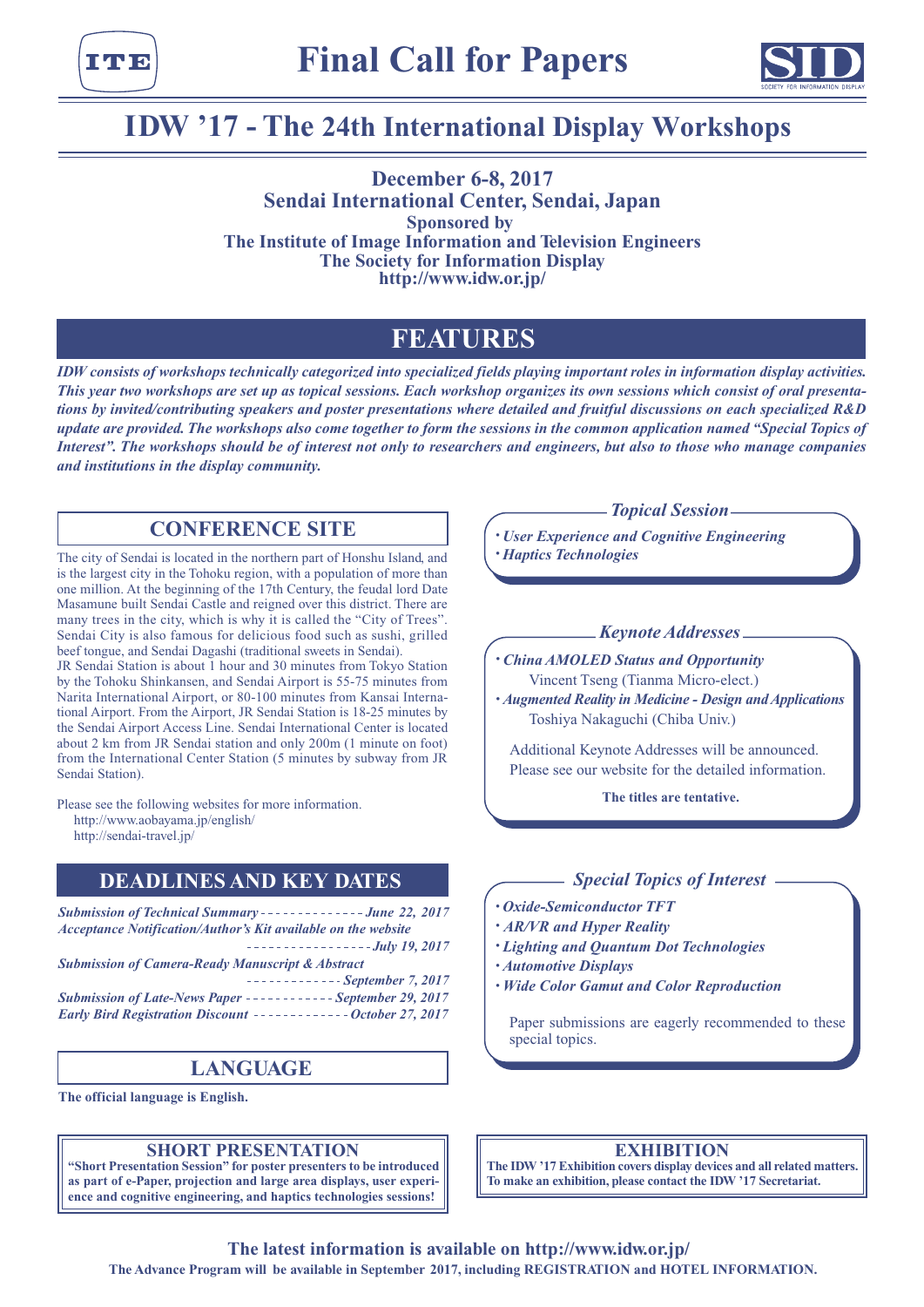# **IDW SCOPE AND OUTLINES**

International Display Workshops (IDW) includes a variety of topics and aspects of display technologies, systems, processes and applications. In particular, this year's IDW will feature the following 5 special topics and 2 topical sessions, which are extremely timely, as well as 15 general topics. The special topics are these recent hot topics: Oxide-Semiconductor TFT, AR/VR and Hyper Reality, Lighting and Quantum Dot Technologies, Automotive Displays and Wide Color Gamut and Color Reproduction. The topical sessions are topics for new technologies: User Experience and Cognitive Engineering and Haptics Technologies. The IDW Scope includes a variety of topics of display materials and components, display devices, electronic system, quality evaluation, interactive technologies, manufacturing processes and equipment and applications listed below. We encourage the submission of original papers on all aspects of research, technical development, measurement systems, driving methods, data management and applications of information displays and related technologies. We particularly encourage submissions on topics of emerging interest in the research and development communities.

# **SPECIAL TOPICS OF INTEREST**

# **Oxide-Semiconductor TFT**

Recently, research and development on metal-oxide semiconductors have been carried out worldwide. Currently, a-IGZO TFTs have already been mass produced for use in AM-LCDs, and AM-OLEDs. This special topic will cover all aspects of science and technologies for oxide-semiconductor TFTs.

*Organizing Workshops: AMD, FMC and FLX Facilitator: Mutsumi Kimura (Ryukoku Univ.)*

*Facilitator: Toshiaki Ikuta (JNC)*

- *Scopes* 1) Materials, device physics, illumination instability, degradation, fabrication processes, and production equipment
- 2) Display backplanes for LCD, OLED displays and e-Paper, circuits, and embedded systems

*Organizing Workshops: FMC, PH, OLED, VHF, MEET and FLX*

3) Flexible devices, transparent electronics, sensors, and other applications

# **Lighting and Quantum Dot Technologies**

This topic will cover all aspects of science and technologies of solid-state lighting and quantum dot (QD), ranging from LED lighting, OLED lighting, QD-OLED, flexible lightings, manufacturing, materials, device structures and backlight technologies using QD.

#### *Scopes*

- 1) Solid-state lighting; LED, QD and OLED
- 2) Materials and device structures for lightings and QD technologies

# **AR/VR and Hyper Reality**

This topic will cover all aspects of technologies related to display applications closest to the end user such as virtual reality, augmented reality (mixture of VR and the real world), and hyper reality (hyper-realistic systems). Regarding recent development of VR devices, Authors of all accepted papers are highly encouraged to present their demo in the I-DEMO session.

- 3) Color enhancing materials; QD and quantum rod (QR)
- 4) Technologies about the internal and external efficiency enhancement<br>5) Flexible lighting, e.g. OLED lighting, OD backlight unit
- 5) Flexible lighting, e.g. OLED lighting, QD backlight unit Theories, simulations and measurements for lightings and QD technologies
- 
- 7) QD and other quantum-structured devices, e.g. QD-OLED Energy consumption and environmental issues
- 9) Manufacturing of lighting, QD and their applications

#### *Organizing Workshops: LCT, FMC, 3D, VHF, PRJ, DES, INP and HAP Facilitator: Yuji Oyamada (Tottori Univ.)*

- *Scopes* 1) Hardware: sensors, circuits, and displays including light field camera,
- motion capture, holographic technology, and HMD/HUD 2) Software technique: image processing, computer vision, computer
- graphics, audio-visual processing, and human-computer interaction 3) Application: systems for industry, medical, and education
- 4) The human factor in AR, VR, and hyper-realistic systems

#### The significance of visual interface has been increasing in automobiles. This **Automotive Displays** 2) Head-up displays, augmented reality, night-vision systems for auto-*Organizing Workshops: LCT, FMC, OLED, 3D, VHF, PRJ, DES, FLX and INP Facilitator: Kazumoto Morita (Chuo Univ.)*

topic will cover all aspects of display technologies used in- or outside of automobiles, including the following scopes.

*Scopes* 1) OLED/LCD display and projection-display technologies for car interior use

# **Wide Color Gamut and Color Reproduction**

Wide color gamut (WCG) is a fundamental desire. Recent progress in materials, components, displays and systems help create truly colorful lives. The WCG-related standardizations and evaluations are progressing after BT.2020 color space and CIE2015 color-matching function. In addition, quantum dot (QD) related technologies are covered in "Lighting and Quantum Dot Technologies".

- mobiles 3) Image and information processing for automotive displays
- 
- 4) Materials/components/device structures suited to automobiles<br>5) Vision and human factors to automobiles and other transport s 5) Vision and human factors to automobiles and other transport systems

#### *Organizing Workshops: FMC, 3D, VHF, MEET and DES Facilitator: Kenichi Takatori (NLT Techs.)*

- *Scopes* Materials and components for WCG
- 2) WCG displays/projectors and systems
- 3) Color gamut expansion/conversion technology and its evaluation
- 
- 
- 

# **TOPICAL SESSION**

# **User Experience and Cognitive Engineering**

This topic will cover all aspects of social studies, cognitive science, and human-computer interaction that aim to open new use scenarios of displays.

### 3) Cognitive experiments on how displays affect users' behavior

- 
- 
- 6) Computer-supported cooperative work (CSCW) using displays Digital reading applications and educational software
- 8) Entertainment computing and media art

# **Haptics Technologies**

*Topic Areas*

*Session Chair: Masashi Konyo (Tohoku Univ.)*

This topic will cover all aspects of technologies related to Haptics technologies, including the following scopes.

*Topic Areas* 1) Haptic interface design & control 2) Tactile displays

3) Haptic sensors and actuators

- 4) Human-computer interaction involving haptics
- 5) Multi-modal systems involving haptics
- 6) Tele-operation and virtual environments<br>  $\sigma$ ) Haptic rendering and modeling Haptic rendering and modeling

- 
- 6) WCG-related standardization and its trends

4) High-fidelity color reproduction/calibration technology and its evaluation 5) Relative color reproduction technology and its evaluation

 $5)$  Relative color reproduction technology and its evaluation  $6)$  WCG-related standardization and its trends

- 1) Ethnography and social studies on how people use displays 2) Survey and analysis of user needs
	-
- 
- 

*Session Chair: Hirohito Shibata (Fuji Xerox)*

#### 4) Novel interaction techniques and interactive applications for displays 5) Table-top interface, mobile interaction, and cross-device inter-action Table-top interface, mobile interaction, and cross-device inter- action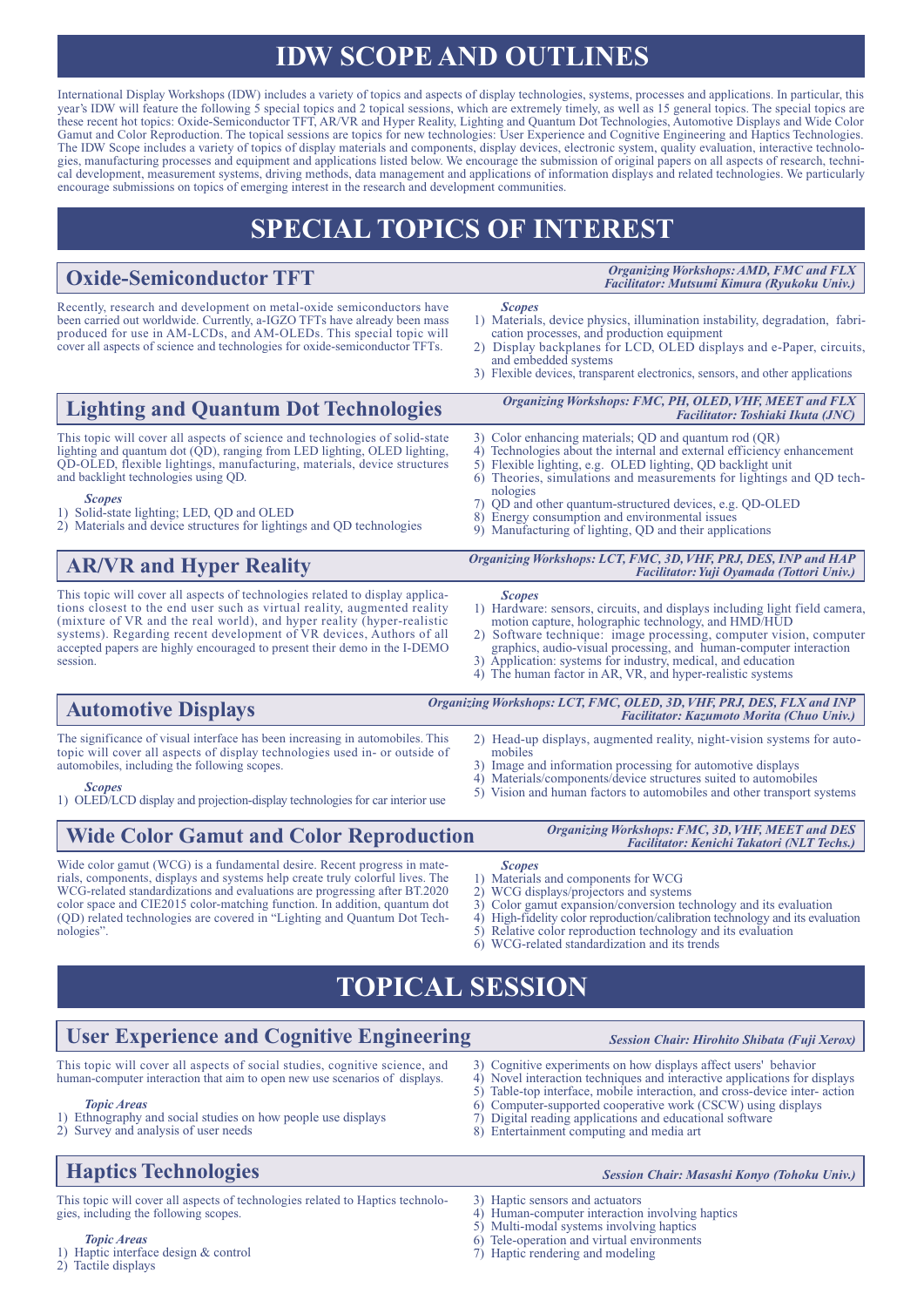# **TOPICS OF IDW SCOPE**

# **3D/Hyper-Realistic Displays**

This topic will cover several current topics encompassing 3D/hyperrealistic displays, systems and other related technologies.

### *Topic Areas*

- 1) Stereoscopic, autostereoscopic, holographic, volumetric, head-mounted and other 3D/hyper-realistic display technologies and systems
- 2) Immersive, interactive and VR display technologies and systems
- 3) 3D/hyper-realistic image interaction technologies and systems for Augmented Reality (AR)
- 4) Multiple cameras, light-field camera, depth camera, 3D scanner, and other detection systems for 3D, hyper reality and interaction
- 5) New output devices or systems for 3D, hyper reality and interaction
- 6) Digital archive systems for 3D or hyper reality
- 7) 3D/hyper-realistic image coding, 2D to 3D conversion, multiviewpoint representation and other 3D/hyper-realistic image processing
- 8) Human factor and evaluation of 3D/hyper-realistic display techniques and systems

# **Active-Matrix Displays**

This topic will cover all aspects of active matrix displays.

#### *Topic Areas*

- 1) Active-matrix displays based on liquid crystals, organic/inorganic light-emitting diodes, electrophoresis, electrochromism, field emission, micro-electro mechanical systems
- 2) Active devices including oxide TFTs, organic TFTs, silicon-based TFTs, CNT-FETs, Dirac-cone based devices (graphene, silicene, BN, MoS2, etc.) and solution-processed devices
- 3) Issues in high-resolution/large-area active matrix display and devices including array and circuit design technologies, addressing schemes, systems, fundamentals, device physics, structures, processes, new materials, evaluation methods, reliability and mechanical testing
- 4) Novel emerging active-matrix displays and devices
- 5) Novel applications of active-matrix devices including touch, imaging, and any other sensors, flexible displays, curved/bendable displays, micro displays, wearable displays and digital signage

# **Display Electronic Systems**

This topic will cover all aspects of electronic systems including hardware as 7) Evaluation method taking account of human factors well as software on all kinds of displays.

#### *Topic Areas*

- 1) Driving methods, circuits and systems for AMOLEDs and LCDs
- 2) Video processing including deinterlace, scaling and elimination of artifacts and blur
- 3) High quality color reproduction systems including high dynamic range and wide color gamut systems
- 4) High-fidelity systems such as professional use and master monitors
- 5) Exploration of future standards such as post-HDTV
- 6) Video interface technologies including data transmission and storage
- 7) Novel display systems including mobile/auto applications
- 8) Cooperative operations of functional components

9) Circuit technologies including high speed and low power driving 10) High image quality display systems

# **Emissive Technologies**

This topic will cover all aspects of science, technologies, and applications of phosphor, such as phosphor screens for electronic displays, lighting source, and other emissive devices, and will also deal with those for FEDs, CRT, ELDs and PDPs.

#### *Topic Areas*

- 1) Fundamental mechanisms and configurations
- 2) Modeling and simulation
- 3) Materials, components and fabrication processes
- 4) Field emission physics and characteristics
- 5) Inorganic ELDs (materials, process, devices, drive circuits, etc.)
- 6) LEDs (materials, devices, panels, lighting, etc.)
- 7) Quantum dots and other quantum-structured devices
- 8) Phosphors for CRTs, PDPs, FEDs, VFDs and LEDs
- 9) Driving technologies and signal processing
- 10) Picture quality, reliability and lifetime
- 11) Applications of CRTs, PDPs, FEDs and ELDs

# **Emerging Technologies and Novel Applications**

This topic will cover all aspects of emerging technologies, innovative and state of the art nanotechnologies beyond the conventional technical classification, MEMS, and novel applications for future displays, imaging devices, related electron devices, and systems, ranging from materials research and basic device physics to display and other applications.

#### *Topic Areas*

- 1) Displays, imaging devices, and other optical and electron devices using quantum dot devices, quantum dot materials, MEMS, graphene, CNT, fullerene, nanocarbon etc.
- 2) Devices, materials, and theory using quantum effects including lasers, solar cells, etc.
- 3) Emerging technologies, emerging materials, and their applications for novel devices
- 4) Cutting edge microdisplays such as micro LED matrix displays, nanotechnology displays, imaging devices and other electron devices using emerging technologies and emerging materials
- 5) Sensors and actuators for electromagnetic wave, infrared rays, ultraviolet rays, X-rays, visible rays, supersonic wave, hearing, touch, smell, taste, etc.
- 6) Materials, components and fabrication processes
- 7) Fundamental mechanisms and configurations
- 8) Interdisciplinary science and technologies such as media arts and sciences
- 9) Miscellaneous topics related to future displays

# **e-Paper**

This topic will cover all aspects of electronic paper ranging from materials science and devices to human factors and various applications for the future.

#### *Topic Areas*

- 1) Advancement of various display technologies for e-Paper to enhance colors, brightness and contrast ratio
- 2) Novel functional materials and components
- 3) Driving method
- 4) Human interfaces suitable for e-Paper from paper-like displays to tablet PCs
- 5) Various applications of e-Paper such as e-Books, e-Document, and IoT
- 6) Discussion of the social impact of e-Paper
- 

# **Flexible Electronics**

This topic will cover all aspects of flexible electronics, including material science, device physics, fabrication processes, and application systems for next-generation technology.

#### *Topic Areas*

- 1) Novel flexible devices in display and non-display fields
- 2) Flexible/stretchable mechanism and strategy
- 3) Flexible substrate innovation (plastic film, metal foil, ultra-thin glass sheet, textile, paper, etc.) and encapsulation
- 4) Excellent transistors in flexible organic/inorganic electronics
- 5) High-performance display principles (OLED, LCD, electronic paper, etc.)
- 6) Fabrication methods especially for flexible devices (printing techniques, roll-to-roll process, transfer techniques, etc.)
- 7) Tolerance evaluation for bending and stretching deformation
- 8) Revolutionary device applications (bendable, foldable, roll-up screen, hanging, wearable, wrapping usages, etc.)

## **I-DEMO (Innovative Demonstration Session) for all oral and poster presenters:**

**I-DEMO (Innovative Demonstration Session) offers an opportunity for an interdisciplinary technical demonstration/discussion in a larger space, more preparation and demonstration time than in the Author Interviews.**

**You can present impressive and innovative display experiences to all participants. Further details about I-DEMO will be announced on the following page soon.**

**http://www.idw.or.jp/idemo.html**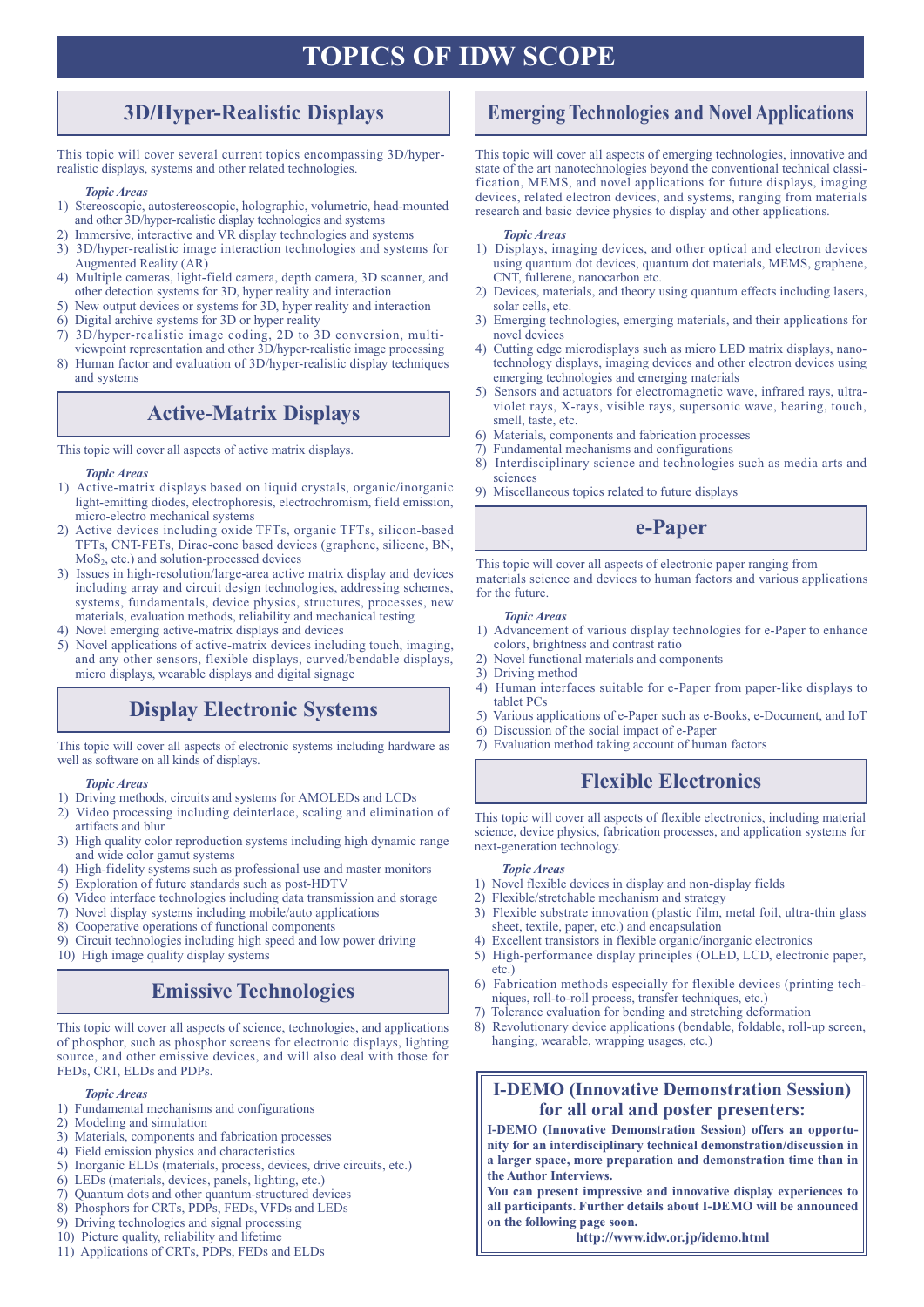## **Interactive Technologies**

Touch panel technology continues to evolve. Camera systems are often employed in auto-stereoscopic displays. Sensing and displaying 3D positions in space literally open a new dimension for a truly intuitive human interface. This topic covers all aspects of input technologies related to displays, ranging from materials, devices, application systems to discussions on how we interact with various systems.

#### *Topic Areas*

- 1) Out-cell, On-cell and In-cell touch panels
- 2) Touch panel materials, devices, production processes and systems
- 3) Image sensors
- 4) 2D, 3D imaging devices and systems
- 5) Adaptive and personalized interfaces
- 6) Input systems for augmented reality
- 7) Human-computer interaction and other emerging interactive technologies

# **Human Factor**

This topic will cover all aspects of vision and human factors related to information displays, such as visual ergonomics and requirements, image quality, display measurements, as well as new display applications and ergonomics.

#### *Topic Areas*

- 1) Visual requirements for display performance: luminance, contrast, grayscale, color, resolution, frame rate, viewing angle, etc.
- 2) Display image format for better visual experience, such as UHD TV
- 3) Analysis and improvement of image quality on displays, such as HDR, high-quality color reproduction, wide gamut, or moving image artifacts
- 4) Evaluation of image quality, such as subjective evaluation of new displays, or quality-improvement methods
- 5) Display measurement methods relevant to human factors
- Ergonomics of new display applications, such as AR/VR systems, automotive visual systems, 3D displays, LED backlights, etc.
- 7) Visual ergonomics, such as visual fatigue, eye strain, legibility/usability, or actions/behaviors related to visually displayed information

# **Liquid-Crystal Technologies**

This topic will cover all aspects of liquid crystal (LC) science and technologies, including LC material science, device technology, fabrication processes, evaluation method, and new technologies for display, photonics, and sensing applications.

#### *Topic Areas*

- 1) Physicochemical studies of LC materials
- 2) Nano-structural LC alignment and devices including blue phase
- 3) Surface alignment processes and characterization techniques
- 4) Electro-optic effects, display modes, optical design and simulations including 3D technologies
- 5) Fabricating, manufacturing, measuring and evaluation techniques
- 6) High performance displays featuring excellent image quality
- 7) Color filter and rendering technologies
- 8) LC technologies for flexible displays and electronic papers
- 9) Optical functional devices for non-display applications including LC lens and sensor
- 10) LC semiconductors and organic electronics
- 11) LC photonic crystals and lasers
- 12) LC technologies for 3D / holographic display

# **Manufacturing, Process and Equipment**

This topic will cover technology trends and aspects of electronic displays from the perspective of manufacturing and printing fabrication processes.

#### *Topic Areas*

- 1) Fabrication methods of displays
- 2) Manufacturing process; photolithography, coating and printing technologies, soft lithography, roll-to-roll process and transfer techniques for high precision, and large area
- 3) Measurement and evaluation equipment

# **Materials and Components**

Displays are sustained by a wide spectrum of advanced materials and components. In this topic, new materials and components for display systems, modifications and improvements of the existing systems are treated.

#### *Topic Areas*

- 1) Novel materials and components for display systems
- 2) Technology trends in panel structure and display systems
- 3) Manufacturing of optical components, devices or systems, and color filter technologies
- Novel material and component technologies in automotive, avionics, shipboard, transparent, signage and simulator displays
- 5) LED/OLED/emissive source materials; quantum-dot/phosphor, lighting fixtures components, electro-optic devices and materials
- 6) Display lighting materials/components and fabrications, including light directing films
- 7) New developments in backlight unit (BLU) and frontlight unit (FLU) for transmissive, reflective, and transflective displays
- 8) Innovative technologies on material and component for 3D (stereoscopic, volumetric, holographic, light field) displays, AR/VR, flexible electronics, ultra-high resolution, EPD and MEMS/MEOMS

# **MEMS**

This topic will cover all aspects of science and technologies of MEMS for future displays, imaging devices, and related electron devices, ranging from materials research and basic device physics to display and other applications.

#### *Topic Areas*

- 1) Displays, imaging devices and other optical and electron devices using MEMS
- 2) Optical MEMS such as optical scanners, optical switches, optical mirrors, optical space modulators, optical filters, etc.
- 3) Sensors and actuators
- 4) Materials, components and fabrication processes
- 5) Fundamental mechanisms and configurations

### **Organic Light-Emitting Diode Displays and Organic Devices**

This topic will cover all aspects of science and technologies of OLED, ranging from materials research and basic device physics to display including backplane technologies and other applications.

#### *Topic Areas*

- 1) Materials for organic devices (OLED, OTFT, OLET, QLED)
- 2) Device physics and related phenomena of organic devices
- 3) Backplane technologies for OLED applications
- 4) Fabrication processes for organic devices
- 5) Miscellaneous topics related with organic devices
- 6) Fundamental mechanisms and configurations of organic devices
- 7) OTFT for OLED displays
- 8) Organic light-emitting transistors (OLET)
- 9) Quantum-dot light-emitting devices (QLED)
- 10) OLED for lightings
- 11) Flexible organic materials and devices for OLED

# **Projection and Large Area Displays**

This topic will cover all aspects of science, technologies and applications of projection, large area displays and the components.

### *Topic Areas*

- 1) Projectors (conventional, pico, embedded, laser scanning, projection TV)
- 2) Intelligent display (wearable, near-eye, AR&VR, applications)
- 3) Microdisplay (LCOS, MEMS, HTPS) technologies for projection
- 4) Optics and optical components (light sources, screens, lenses, mirrors, films, etc.) for projection
- 5) Algorithms for image processing and artifact mitigation for projection and large area displays
- 6) Applications such as digital cinema, 3-D projection, 3-D measurement, signage, interior illumination, and vehicle display systems including head up display, intelligent cockpit, and adaptive headlight
- 7) Large-area displays, tiled-displays, and projection mapping systems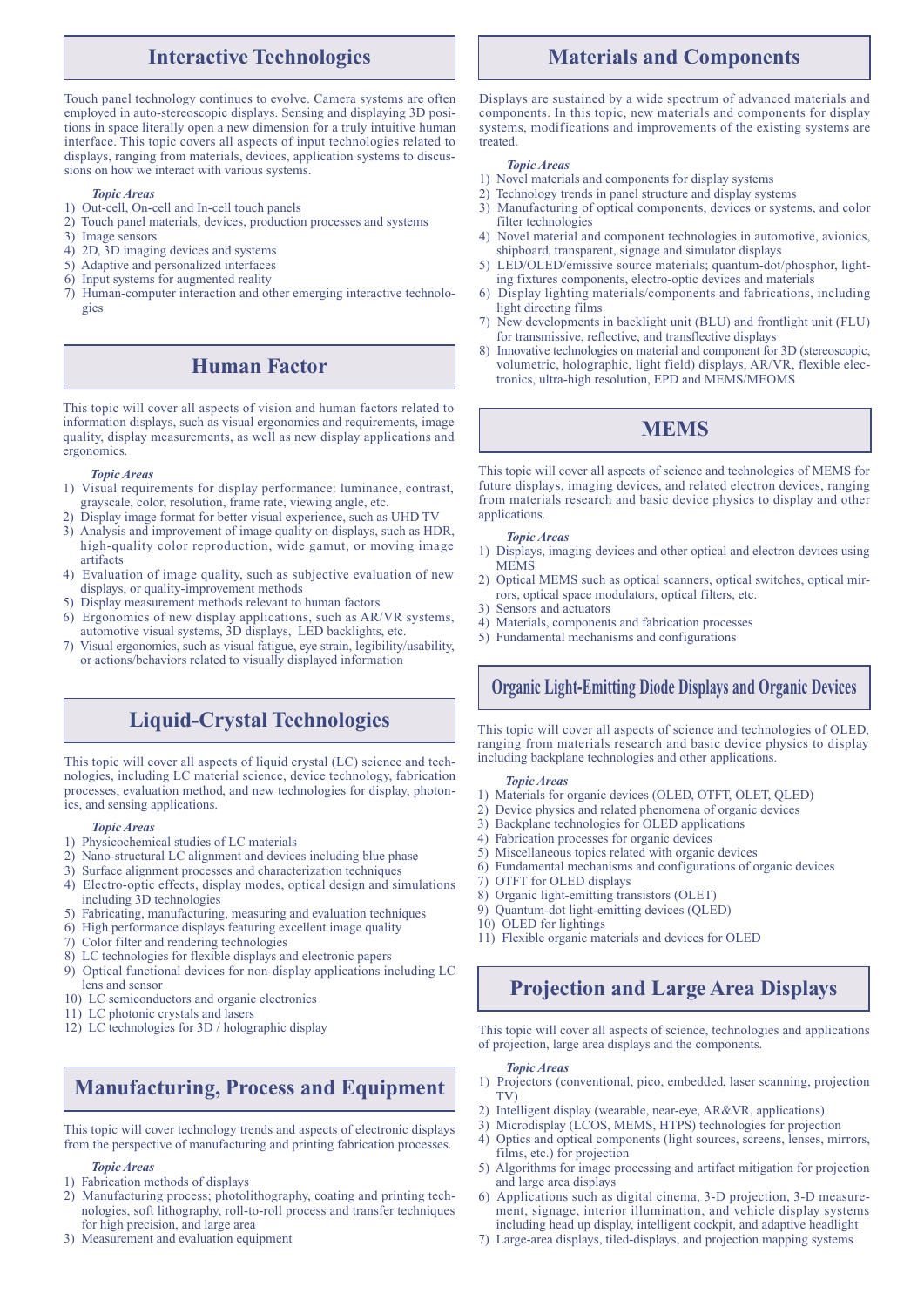# **PAPER SUBMISSION**

## **INSTRUCTIONS FOR SUBMISSION OF TECHNICAL SUMMARY**

Submit a Technical Summary in PDF format without any security option via the conference website:

### **http://www.idw.or.jp/authinfo.html**

Follow the submission instructions given on the website and shown below. The Technical Summary will be used only for evaluation and will not be published. The title of the accepted papers, the authors and their affiliations will be published in the Advance Program.

### **I. Technical Summary Guidelines**

The file must be formatted to A4 page size. Details of the format are described in the sample file available on the website (http://www.idw.or.jp/authinfo.html).

The file must contain one or two pages of text in **one column**, with additional pages for figures/tables/photographs. The following items must be included:

- (1) **Paper title**
- (2) **Names of all authors with their affiliations:** The name of the presenting author must be underlined.
- (3) **Abstract:** 50 words or less, highlighting the focus of your paper.
- (4) **Presentation style:** Indicate if you wish to have your paper considered for oral or poster presentation.
- (5) **Preference of Topics of Interest:** Indicate the closest matching Topics of Interest.
- (6) **The body** of the Technical Summary: Include the following.
	- (a) Background and objectives: Introduce the subject and describe the goal of your work.
		- (b) Results: Describe specific results. Illustrations to highlight your work are encouraged.
		- (c) Originality: Clearly describe what are new and/or emphasized points.
		- (d) Impact: Discuss the significance of your work and compare your findings with previously published works.
		- (e) References: List references covering projects in related areas.
		- (f) Prior publications: The paper must be an original contribution. If you have published or presented material for similar work, explain how the present material differs.

### **II. Online Submission**

Access **http://www.idw.or.jp/authinfo.html**

The submission procedure consists of three steps:

- (1) **Questions to authors:** Select the number of authors/affiliations and the maximum number of affiliations for one author.
- (2) **Paper title & author information:** Enter the paper title, the names of all authors, all affiliations, information about the presenting author, the Scope/Special Topics of Interest name and presentation preference. Please understand that the title may be edited by the program committee.

**An acceptance/reject notification will be sent to you via the e-mail address that you provided on the website.**

(3) **Confirmation & submission:** Please take time to review the paper title and the author information carefully as mistakes cannot be rectified after the file is uploaded. Select a file name of the Technical Summary to submit to our server. When the file is successfully uploaded, a "FINISH" message will appear on the screen and you will also receive a submission confirmation e-mail.

# **FORMAT OF PRESENTATION**

Accepted papers will be assigned to either oral or poster presentation in the most suitable topics of (IDW Scope)/(Special Topics of Interest) at the discretion of the program committee.

### (1) **Oral presentations**

- Oral presentations will usually conform to the 20-minute format including question and answer period. The program committee will determine the duration of presentation.
- Oral presenters are strongly urged to attend the Author Interviews after the presentation (a table and AC 100 V power will be made available).
- (2) **Poster presentations**
	- Poster presentation will conform to the less than 3-hour format in front of an individual poster in board.
	- A table and AC 100 V power will be made available.
	- "Short Presentation Session" to introduce poster presenters as part of several topics. All poster presenters in several topics are required to give a brief, 1 minute to 3 minutes oral-presentation with no discussion time. (Presentation time is tentative)

### **ACCEPTANCE**

You will be notified of the results of your Technical Summary review via e-mail. Upon acceptance of the Technical Summary, authors must prepare a camera-ready manuscript to be published in the conference proceedings. The author must use the manuscript template, which will soon be available on the conference website. Acceptance is subject to following conditions:

- (1) Registration is required before the camera-ready submission for all presenters.
- (2) Each presentation requires registration fee. Payment of registration fee must be completed by the camera-ready submission.
- (3) Contact the IDW secretariat if you give more than two presentations.
- (4) All company or government releases must be obtained.
- (5) The author must be the copyright holder or have written permission from the copyright holder for any material used in the paper.
- (6) Your submitted paper must not be published in any media including personal websites on the Internet before it is presented at the conference.
- (7) One of the authors must give a presentation at the conference. For the poster session, at least one of the authors must stand by their posters during their core time, which will be set in the session.
- (8) Notice that the acceptance may be canceled in case of the inferior camera-ready manuscript.
- (9) The camera-ready manuscript must be three or four pages in length and a two column format.

### **LATE-NEWS PAPERS**

A limited number of late-news papers reflecting important new findings or developments may be accepted. Authors are requested to submit a 2-4 page camera-ready manuscript on A4-sized paper accompanied by an abstract. Access the conference website (http://www.idw.or.jp/authinfo.html). Follow the submission instructions given on the website.

### **COPYRIGHT**

The copyrights of your submitted camera-ready manuscript will be transferred to ITE and SID. The copyright terms and conditions are available on the conference website (http://www.idw.or.jp/copyright.pdf).

### **TRAVEL GRANTS**

A limited number of travel grants will be available to full-time student presenters attending from outside Japan. Check the travel grant application box of the online submission mentioned above.

**IDW Best Paper Award, IDW Outstanding Poster Paper Award and Demonstration Award**

**The award committee of IDW will select the most outstanding papers and demonstration from those presented at IDW '17. The winners will be announced on the IDW website.**